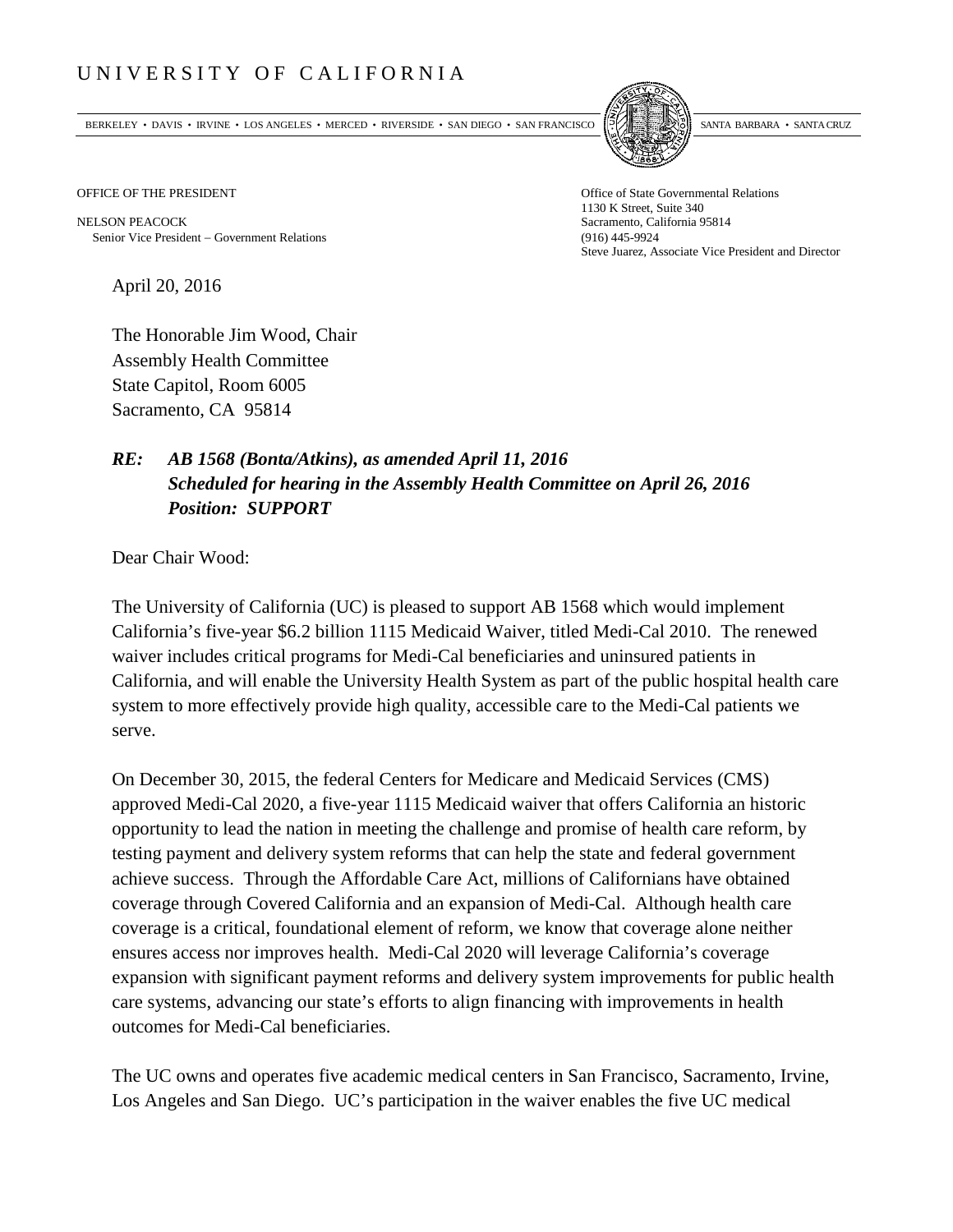centers to provide health care to the Medi-Cal and uninsured populations in the state. The waiver also enables UC to participate in the Public Hospitals Redesign and Incentives in Medi-Cal (PRIME) program, a vital component of the waiver. PRIME is an ambitious pay-for performance delivery system improvement program that builds on our prior efforts in the DSRIP (Delivery System Reform Incentive Program) program, a part of the 2010 Medi-Cal waiver. The DSRIP included a number of important delivery system transformation efforts to expand primary care and specialty care capacity, improve chronic disease management and reduce hospital based infections. PRIME is an ambitious program that builds on the DSRIP work at the University, requiring continued year-over-year improvement in every area of the delivery system, with a heavy emphasis on health outcomes.

The University's five academic medical centers are part of the state's public hospital safety net for millions of Californians. We strongly support AB 1568. We would be pleased to discuss our position with you and answer any questions you may have. Please contact me with any questions.

Thank you for your consideration.

Sincerely,

angela M. Hilliard

Angela M. Gilliard, JD Legislative Director

cc: Assembly Member Rob Bonta Speaker Emeritus Toni Atkins Vice Chair and Members, Assembly Health Committee President Janet Napolitano Executive Vice President & CFO Nathan Brostrom Executive Vice President John Stobo Senior Vice President Nelson Peacock Associate Vice President and Director Steve Juarez